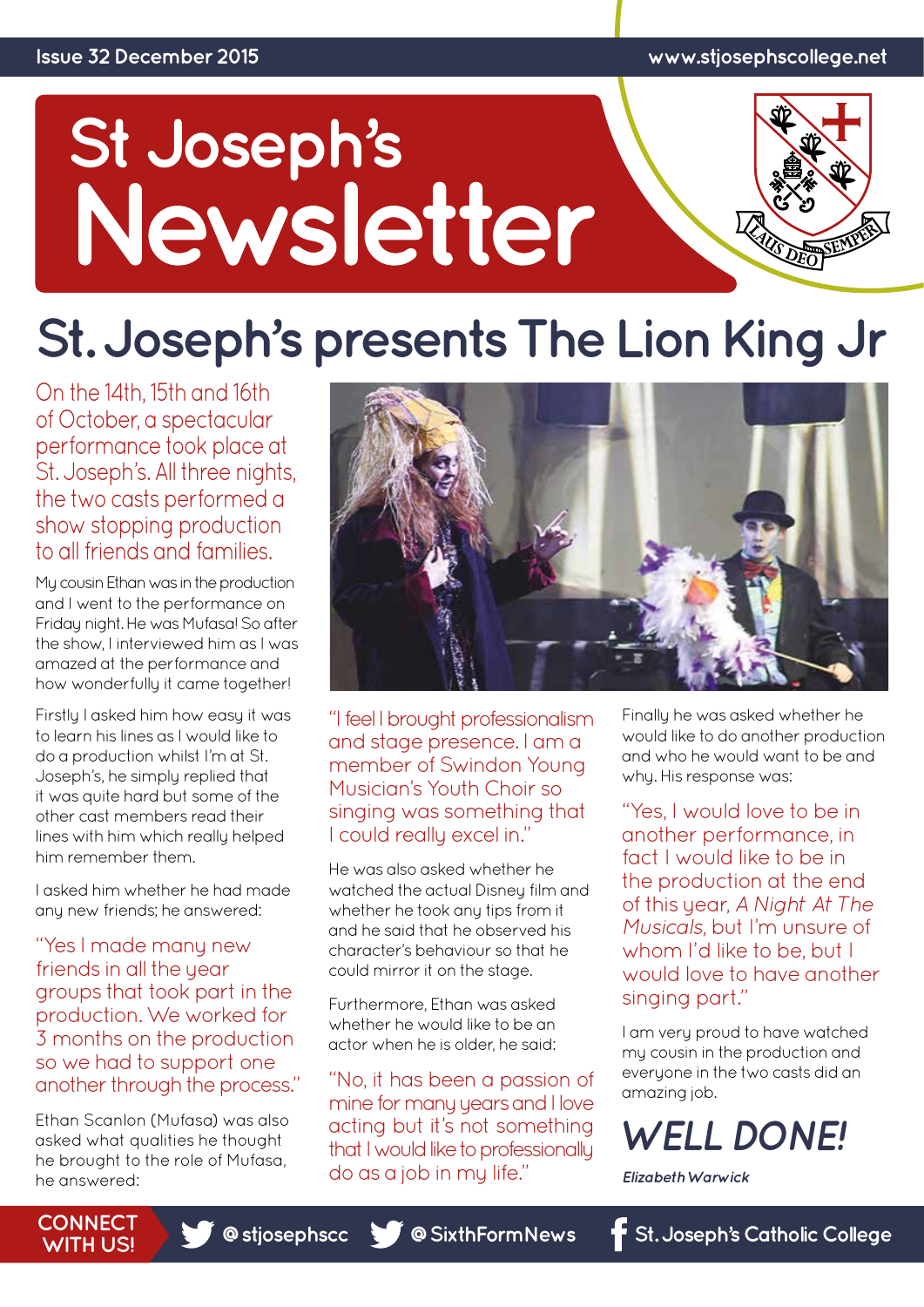# **Dates for your Diary**



| 12                         | <b>College Closes</b>                                              |
|----------------------------|--------------------------------------------------------------------|
| <b>FEB</b>                 | to students                                                        |
| 22                         | <b>College Reopens</b>                                             |
| FEB                        | to students                                                        |
| 22                         | Fairtrade                                                          |
| FEB                        | Fortnight                                                          |
| 24                         | <b>Year 9 Parents</b>                                              |
| FEB                        | Evening (CESW)                                                     |
| 29                         | <b>Deadline for</b>                                                |
| <b>FEB</b>                 | <b>Option Choices</b>                                              |
| $\boldsymbol{\mathcal{A}}$ | Year 12                                                            |
| <b>MAR</b>                 | <b>Swanage Visit</b>                                               |
| 14                         | <b>National Science</b>                                            |
| <b>MAR</b>                 | <b>Week Commences</b>                                              |
| 22<br><b>MAR</b>           | <b>Staff Training Day,</b><br><b>College closed</b><br>to students |
| 23                         | <b>Year 10 Parents</b>                                             |
| <b>MAR</b>                 | Evening (CESW)                                                     |
| 25                         | <b>College Closes</b>                                              |
| <b>MAR</b>                 | to students                                                        |
|                            | <b>College Reopens</b>                                             |
| -11<br><b>APR</b>          | to students                                                        |

### **Change of Address**

If you move house, or update your telephone number, please can you ensure you notify the College as soon as possible. Many thanks for your co-operation.

### **Admissions Policy**

The College is consulting on the Admissions Policy and it can be found on the College website.

### **Key Stage 4 News**

If you wish to know what controlled assessments and examinations your children are completing within their subjects, you can find out on our College website. Go to the Home Page, click on Curriculum on the top menu bar, then click on Controlled Assessment, Coursework and Revision on the drop-down menu.

This will take you to a choice between Year 10 and Year 11 information, where there are also web addresses for the respective examination boards.

*Paul Hughes, Principal* 



### **'No Limits'**

During the Summer, a group of Year 6 students took part in the No Limits project. They enjoyed learning new literacy skills and attended several fun packed trips, taking part in new activities, such as story writing, canoeing and bush craft.

On Tuesday 28th July, they were given a tour of the County Ground in Swindon and were allowed into areas that only players are usually permitted. They really enjoyed it!

"The tour was really fun, especially seeing the big trophies that Swindon Town have won since they started and all of the photos of the different teams they have had. We were really lucky to be able to go inside the County Ground and see the pitch from the dugout. Clive knew everything about Swindon Town Football Club and it was great to ask him questions".

*Lesham, Sven and Jeith*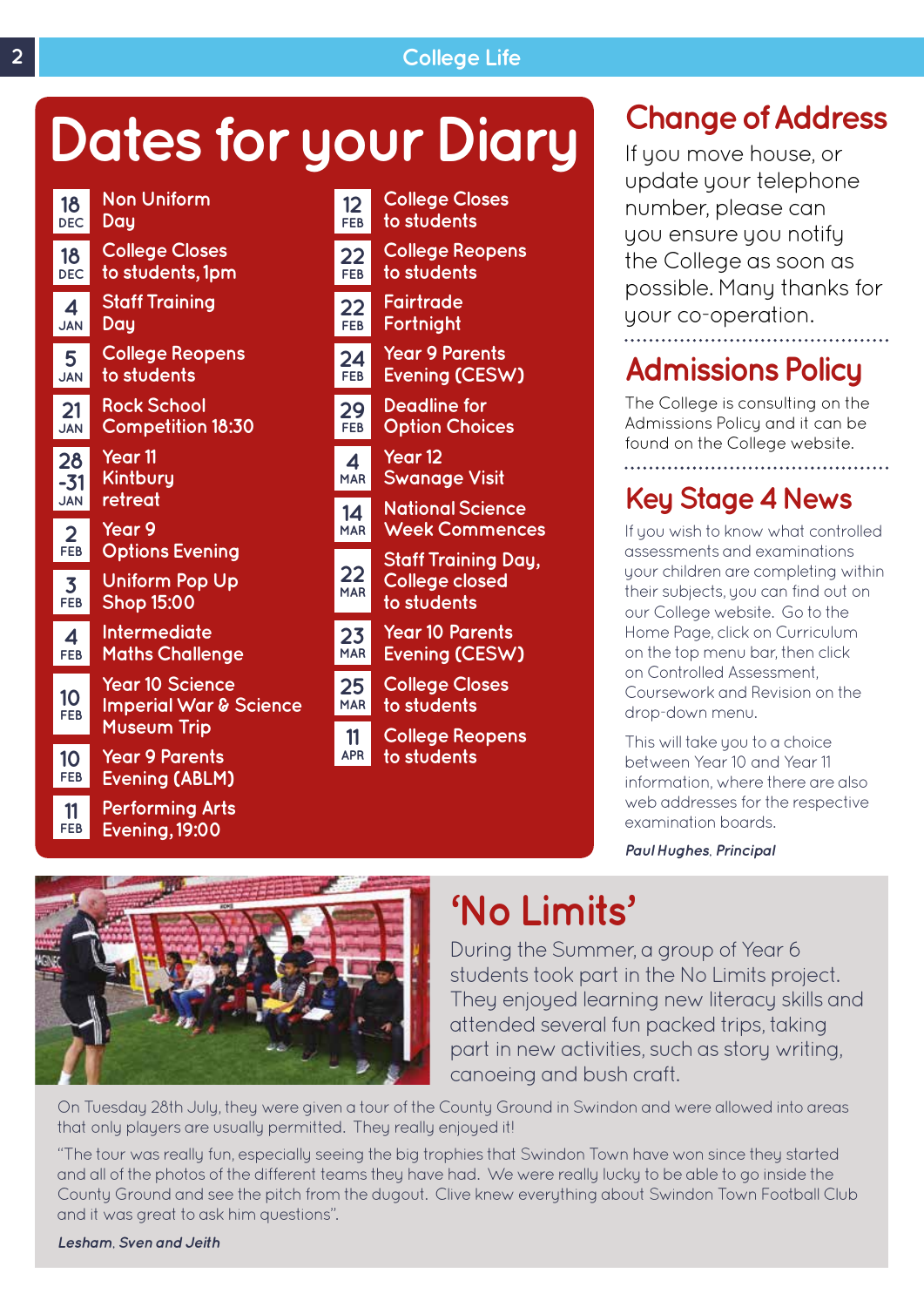# **MESSAGE FROM THE PRINCIPAL**

### Advent is upon us and we approach the end of a very busy and successful term at St. Joseph's.

Advent is upon us and we approach the end of a very busy and successful term at St. Joseph's. I would like to take this opportunity to thank students, staff and parents for supporting the work of the College over the last few months. This has been a long term filled with trips and visits, sporting triumphs and exciting enrichment activities. Recent highlights included our College production of The Lion King which was of the very highest standard. I was extremely proud of all those involved.

We continue to post regular news items of St. Joseph's events and accomplishments on our College website (many of which are written by our student journalists). Our Chaplaincy Team have now launched a Twitter feed where you can keep up with all their news, particularly information regarding the Year of Mercy. If you have any newsworthy stories about our students' achievements, please let us know so we can endeavour to include them on the website.

We are now looking forward to our end of term activities. I am particularly looking forward to hearing the College Choir performing as I have heard so many good rehearsals as I pass by the music room.

With the general disruption to traffic in Swindon at the moment, the volume of traffic has notably increased in and around the College. As a plea to all parents, could you only drive onto the site if absolutely necessary? We thank you for your help in this matter.



Although the weather is very mild at the moment if it becomes necessary to close the College for any reason, please listen to the local radio station for emergency information. Details of any closure will be posted on the College website. We will also try to send a message if we have up to date contact information.

Please let us know if you have recently changed your email address/mobile telephone number so we can update our records.

Finally on behalf of the students and staff of St. Joseph's, I would like to wish you all a happy and peaceful Christmas.

*Paul Hughes, Principal*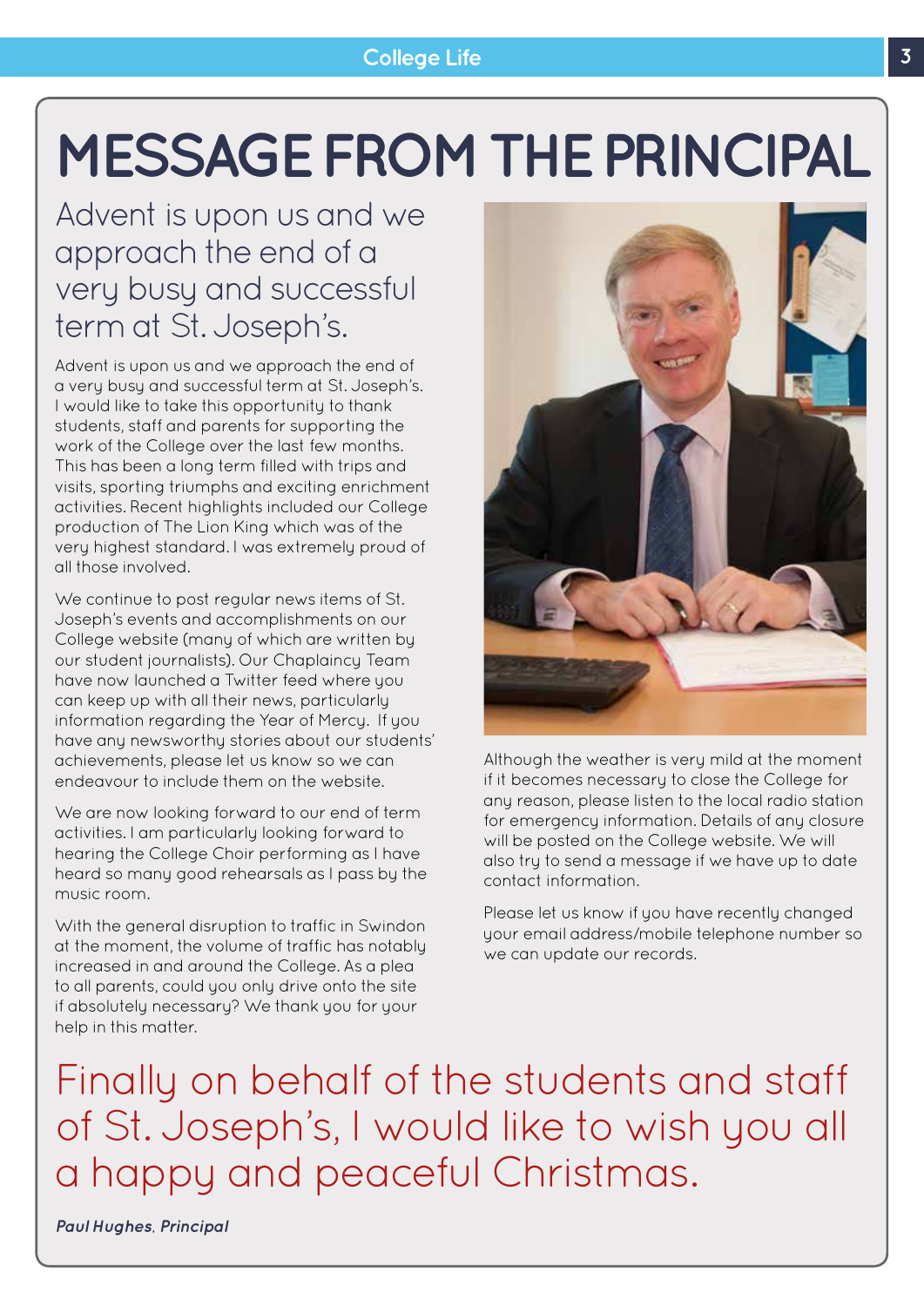# **DUKE OF EDINBURGH GOLD AWARD**

A group of other Year 13 students and I decided to participate in the gold Duke of Edinburgh award which we successfully completed at the end of October with our final expedition in the Lake District.

The final expedition itself involves camping for three nights and walking for a minimum of 8 hours for 4 days; however, luckily for us all 3 campsites had amazing facilities which enabled us to have nice hot showers and forget about the fact we would be spending the next few days in a tent. In addition to this we had to carry out an investigation to then present to members of staff and the company who organises our expedition, OceanRock, in order to show what we had gained and learnt from the expedition.

One group chose to investigate why and how their moods altered during their expedition and the other decided to investigate the variety of tourism and the main reason why people decided to visit the Lake District.

All in all the whole experience was undisputedly tough; however, the feeling of pride on completion of the expedition over-rides both the bad weather and challenging nature experienced throughout the whole expedition.

Overall, both teams would gladly recommend the Gold Duke of Edinburgh Award to those who have already completed bronze or silver

and also to those who have never done either as a handful of the gold students this year had never done bronze or silver yet still managed to complete it very successfully.

The Duke Of Edinburgh Award is a once in a lifetime opportunity offering a chance to see breath taking views, a chance to prove to yourself that you are capable of anything you put your mind to and above all a chance to become closer to existing friends as well as making friends with people you may have never spoken to before!

*Megan Nash*

# **DUKE OF EDINBURGH SILVER AWARD**

We have recently completed the Silver Duke of Edinburgh Award and we have had so much fun doing the expeditions as a team.



When we signed up, two members of our team had never done a Duke of Edinburgh expedition before and it was definitely a new experience!

We went on three expeditions: one to the Mendips, one to the Brecon Beacons and our final was to Dartmoor. We made some amazing memories and our friendship is much stronger.

We went through a lot as a team, using our strengths and working on our weaknesses to get us through our expedition.

The weather was mostly good and it really stretched our limits both mentally and physically, and took us completely out of our comfort zones, where we could expand our knowledge, while appreciating beautiful scenery in exciting new places.

Overall, we would all definitely recommend it. It is an experience we will never forget.

*Written by Eva, Ellen and the amazing Nadia*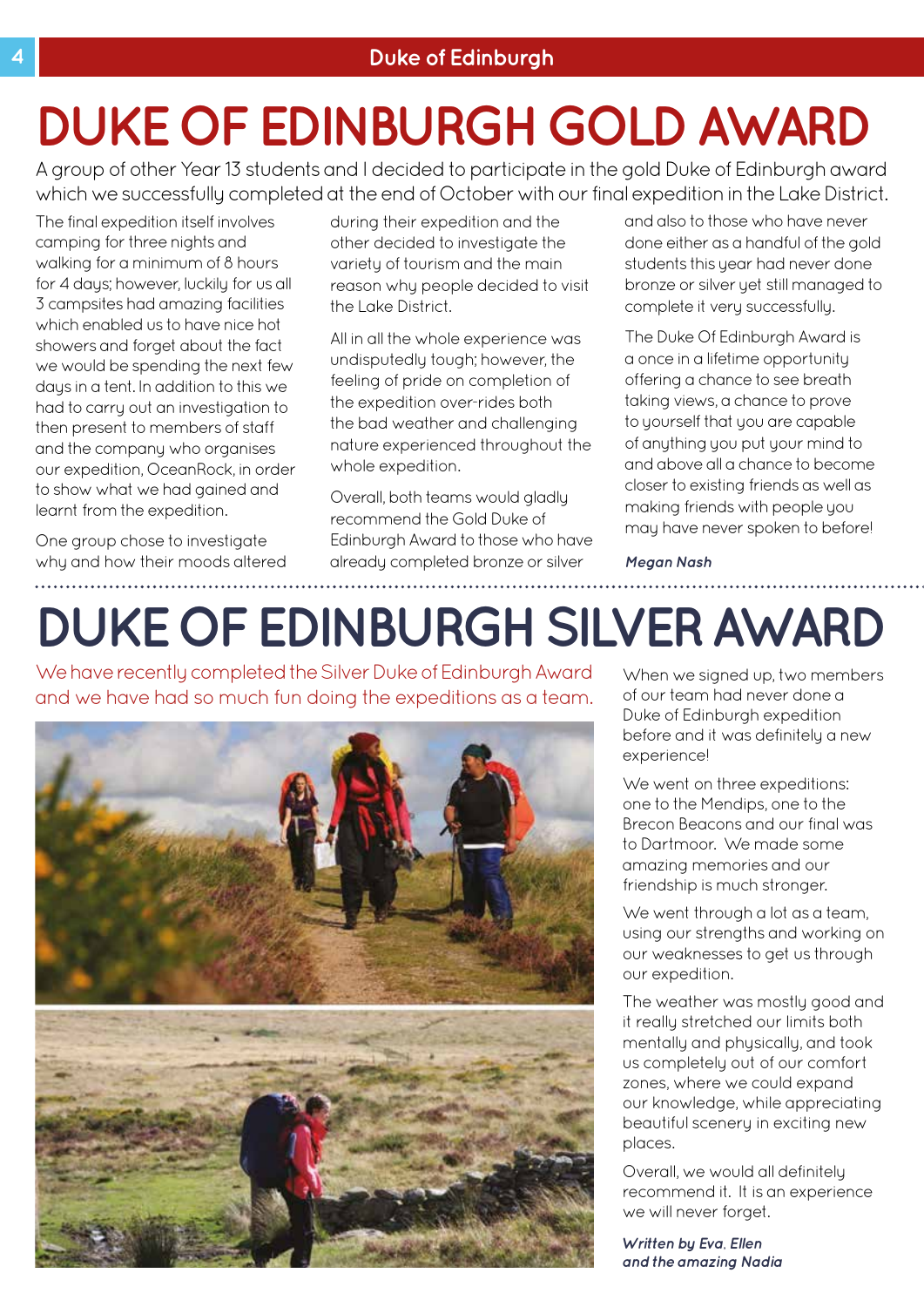#### **Duke of Edinburgh 5 1999 The Second Second 1999 The Second 1999 The Second 1999 The Second 1999 The Second 1999**



*"If someone had told me a couple of years ago that I would be half way through finishing my Gold Duke of Edinburgh award, I would have laughed so hard. But here I am."*

Doing Duke of Edinburgh award has inspired me in so many ways, and it has also helped me to overcome so many personal challenges. Before completing the expedition, I had begun to sink into a shell of self-doubt and insecurity, but doing this award has taught me that perseverance and determination is the key to success in all that you do.

Duke of Edinburgh has helped me strengthen some old friendships, create some new ones, and find out more about myself and what makes me happy. Of course, none of this would have been possible without the help of Mrs Moss and Mrs Hall. Thank you for encouraging me to be a part of the experience and thank you, Pete and Rachel (OceanRock), for supporting me and just being awesome.

*Omolola Funsho*

# G&T Interschool Challenge Day

Nine Year 9 students took part in the first Interschool Challenge Day of the year in November – look out for the Year 8 and Year 7 ones coming next term! They worked as a team in 6 different activities including making a TV or radio advert, solving logic problems, learning some Latin and practising some physical activities. Despite being a couple of team-members short, they still triumphed in a couple of the rounds – well done!

### Senior Team Maths Challenge

Lucy, Mark, John and Steve made up the team for the Senior Team Challenge in Chippenham, competing against schools from across the South-West in individual and team maths activities.

Thanks to Mr Timuri for his taxi service! The Junior version for Years 8 and 9 takes place in March, with preparatory activities starting after Christmas.

### Senior Individual Maths Challenge

We got one of our best hauls of awards ever in the Senior Individual Maths Challenge, run by the UK Maths Trust. Particularly well done to John Toop-Rose and Hugh Gallagher who achieved Gold awards, and John also qualified for the follow-on round, putting him among the top mathematicians in the country. Overall we achieved 2 Gold, 7 Silver and 4 Bronze awards, and the certificates will be given out next term.

### **INTER-SCHOOL BOOK QUIZ**

On the 9th of November 2015, six St. Joseph's students from years 9. 8 and 7 went to Dorcan Academy to compete in the annual Swindon Youth Festival of Literature Interschool Book Quiz.

Apart from St. Joseph's, teams from the ten other Swindon secondary schools also took part in the event.

The teams had to answer six questions for each of the rounds (there were twelve of these), including an 'Author Picture Round', in which the students had to write down the names of fifteen authors, all of which were pictured on a wall. 'The Picture Title' round was another, where the teams received a sheet that had pictures of items related

to a book title, and they then had to guess the titles of the books.

Altogether, the SFL Book Quiz was a thoroughly enjoyable event, which challenged the students' knowledge of books, their authors and 'famous books-that-have-become-films' tunes.

*Aquil Rodrigues*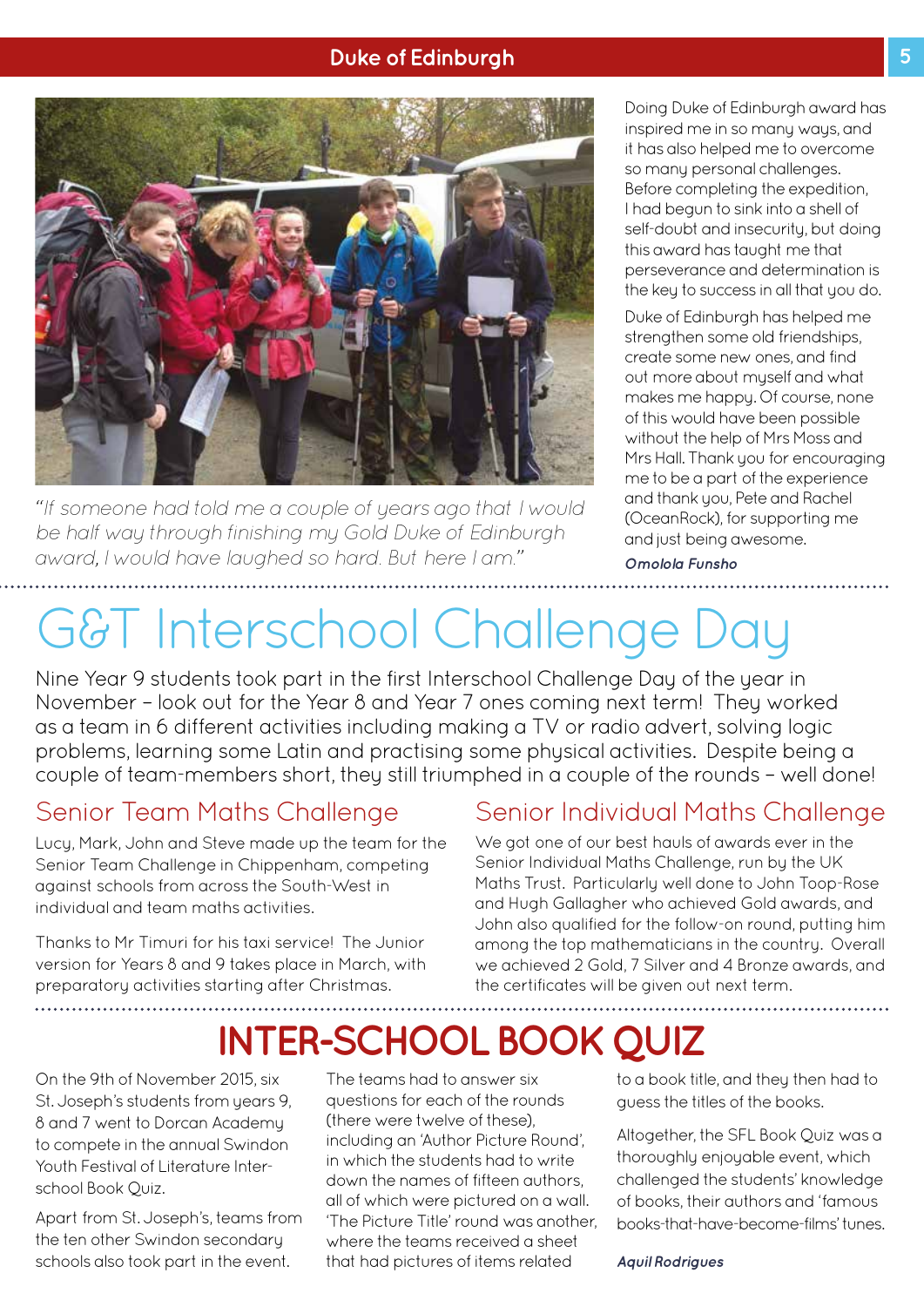#### **6 College Trips**

# **Oxford Art Trip Trip** Year 9 Trip to the<br>
17th September 2015



The jump from GCSE to A Level is significant in all subjects, but never more so than the demands of higher level thinking that are required of Art and Design students. In just their second week of Sixth Form, our new Year 12 artists were treated to an Art experience which took them out of the classroom and challenged their ways of seeing and thinking.

Over the summer, the group investigated the Boyle Family's 'Journey to the Centre of the Earth', a body of work where the Boyles randomly identify sites to visit before recording them in detail and later faithfully recreating their findings in resin and fibreglass. Taking inspiration from these methods, students randomly selected areas of Oxford to explore and make studies by throwing balls at a map and flicking coins.

We were greeted in Oxford by glorious sunshine. After assembling at the Bodleian Library, students set about locating their selected areas and making a range of photographic and experimental studies. The great weather combined with fabulous architecture to provide the group with outstanding images which will underpin their class studies in the coming weeks.

Following lunch, the group broadened their conceptual horizons still further as they visited Modern Art Oxford. They were particularly enthused by the work of Josh Kline, a contemporary artist who explores race relations, and inequality in the US through sculpture and installation. By seeing such responses to relevant and poignant social issues, the students were very active in the workshops which followed, creating protest responses of their own and puppets with which to present a satirical political speech.

The students were excellent ambassadors for St. Joseph's and enjoyed an excellent day pushing the boundaries of their creativity. Many thanks should also go to the excellent education staff at MAO who made the afternoon's workshop possible.



*With a grant from the Eridge Trust we were able to take the whole of Year 9 to the Tate Modern in London for only £7.50 per student. This was a great day seeing students go over 2 days in November.* 

The trip supported our classroom learning on galleries and our year theme of collaboration. It supported their arts education by giving them the experience to reflect and use this in curating their own galleries. They also developed their relationship with art and the context of art.

Students commented on the curation of exhibitions, made copies of their favourite pieces of art investigated the use of space. Students were well behaved and a pleasure to take out on this trip.

*Well done to all staff and students involved.*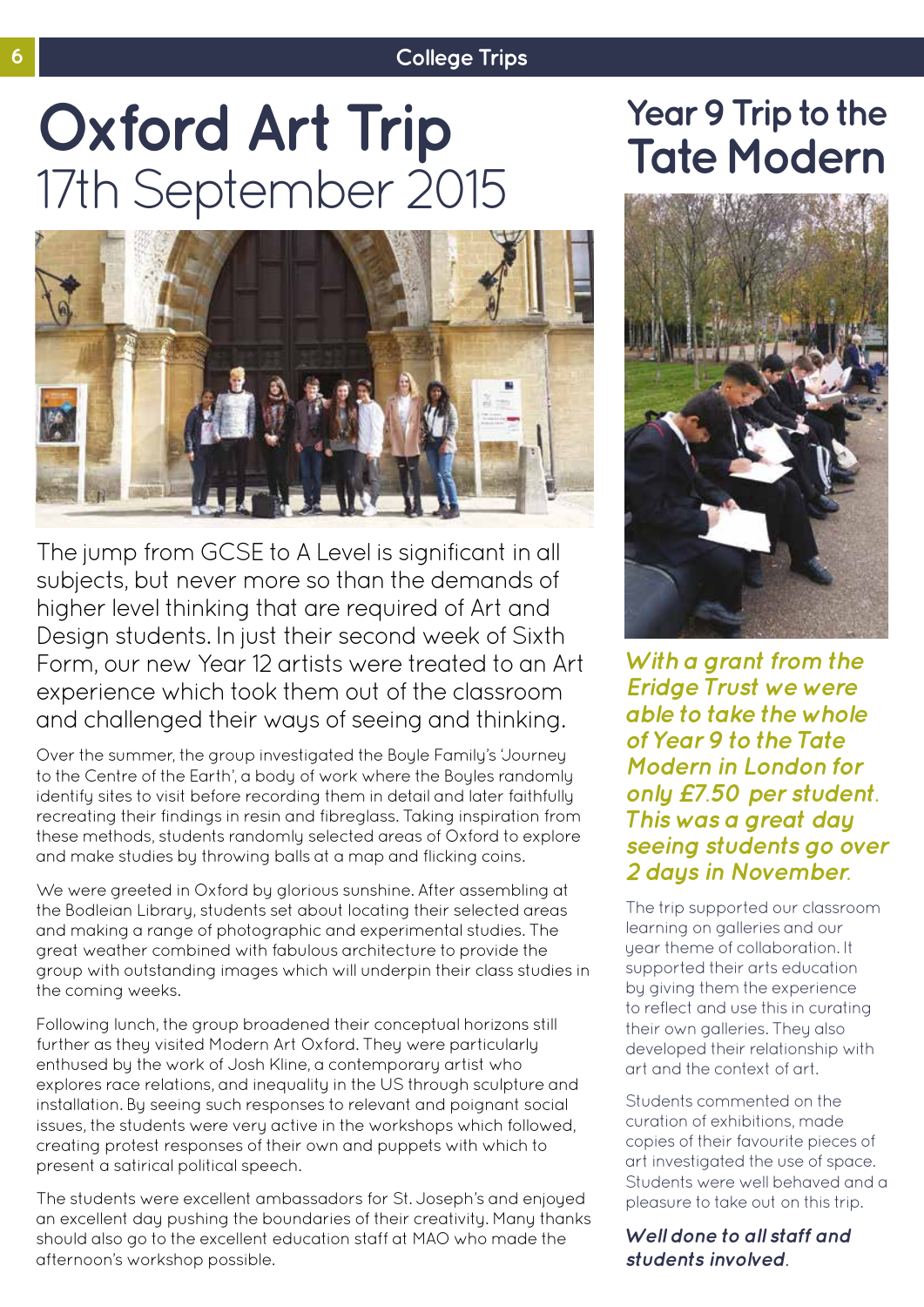# **Boulogne Trip**

On Friday 10th July 2015, Year 7 (now Year 8) went on the traditional day trip to France. The students had a great time and some of them have written about what they did!



Last year my group went on a trip to France. It was a great journey down there in the coach with all my mates. The ferry was also very enjoyable as we were allowed free time to walk around the boat and buy things. When we got to France we went to a supermarket and bought ourselves our lunch. I got a French baguette and ham. During the day we visited a chapel and walked around the beautiful streets of Boulogne. Later on in the day we went to the beach and had a picnic and played football. I really enjoyed this trip and best of all the weather was great.

#### *Ben Causer*

As we got off the coach in France. We got into our groups and set off and set off for the supermarket to buy some delicious food to eat on the hot sandy beach. Ben, Josh and I went and bought a ham baguette each, some crisps and a drink. We went and ate our lunch on the beach and enjoyed the sun whilst playing some football. It was a really good day out and we took the ferry and the coach and had even more fun. We got home at midnight after a superb journey.

Last year, when we were in Year 7, we went on a fantastic trip to Boulogne-sur-Mer in France to learn more about the French language and culture. Early in the morning, we set off to France. For some us it was the first time on a ferry! After arriving in Boulogne, we went to a French supermarket where we had to buy lunch with a certain amount of money. Next, we went to town and visited the Notre Dame Basilica and bought gifts on the market street. We used our French in practise; I ordered an ice cream in French! It was strange hearing a different language all around you. Lastly we ate a picnic on the beach before playing football and other games. Overall it was a very fun (and sunny) day.

#### *Ines Przychodzka*

In Year 7 I went on the best trip ever: Boulogne. First, we met at school at 4:45am, ready to get the ferry at Dover. In my opinion the ferry was the best bit because we were allowed to go anywhere we wanted in our groups! When we got to Callais, the coach driver drove us to a supermarket, where we bought our lunch. This was fun, but extremely difficult, as nobody spoke English! After that, all the girls bought tiaras and we walked around Boulogne in our day groups. It was such a hot day!

Then, (the best part), we ate our lunch on the beach for a couple of hours. Finally, we had to go home and everybody loved it. We all agreed it was the **BEST TRIP EVER!!** 

#### *Jenna Tucker*

We will be running the trip again this year for the Year 7s, so keep your eyes out for more information in the new year!

*Rowan Doyle*

### **Coming in 2016: a new competition for all Year 9 French & Italian students!**

Do you want to prove that you are the best at Languages? Do you want to challenge yourself to how much new language learning you can do?

Or do you just want to win a cool prize? If so, we are running the first ever **ST. JOSEPH'S LINGUATRIVIA** QUIZ competition!

Look out for more information in the New Year!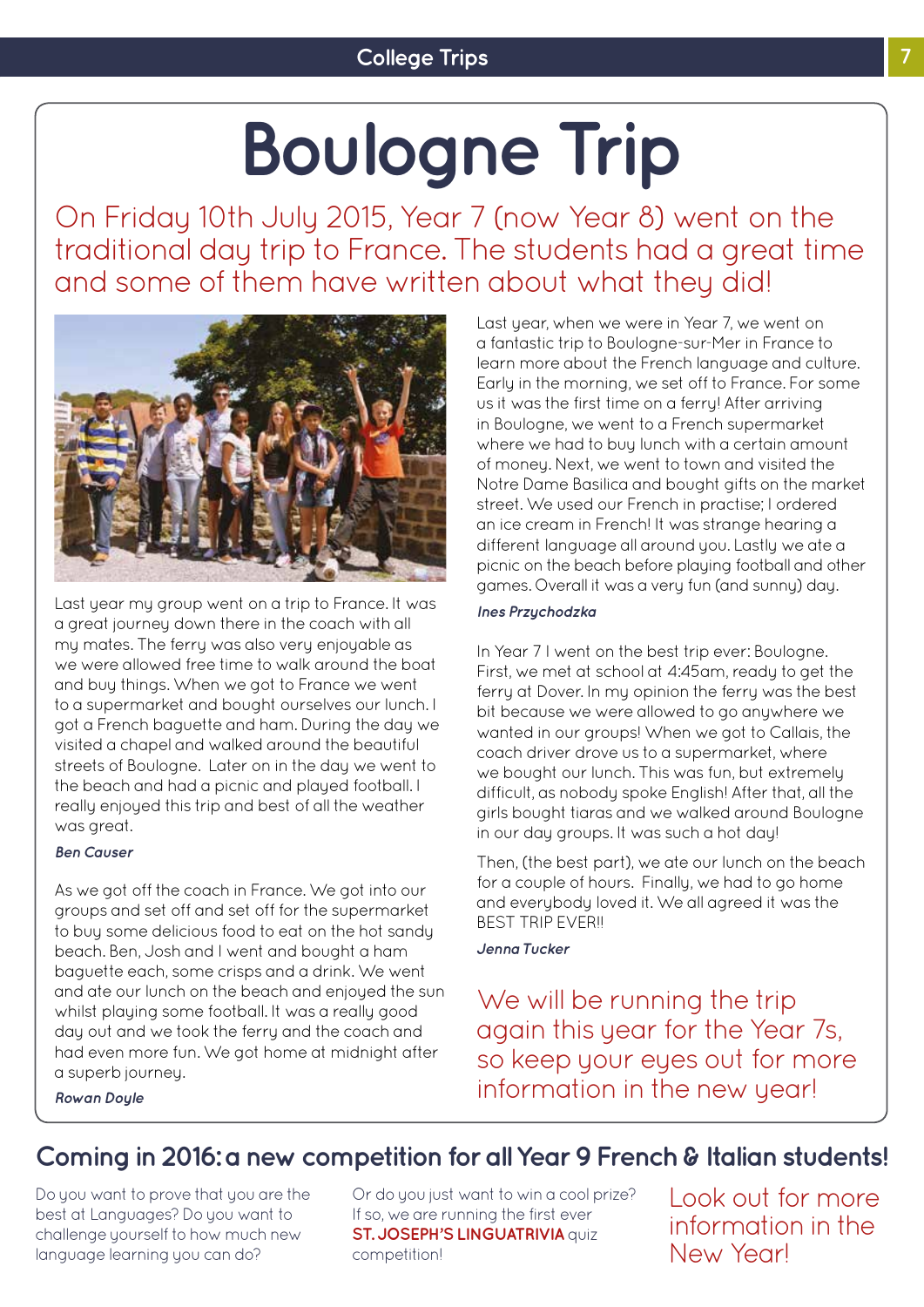### **8 College Life**

# Salamander Project Mend it Mondays



Several Swindon schools are working in partnership with Wiltshire Fire & Rescue Service on a youth empowerment and reward project that aims to improve student confidence, self-esteem and develop personal character through teamwork and team building activities.

Four of our students from Year 9 and 10 were given the opportunity to attend this 1-week session.

The students were fully supervised by fully trained and qualified Instructors from the Wiltshire Fire & Rescue Service and our colleagues from Swindon Police (PCSO's). A 'passing out' parade was held on the last day of the course to which parents and school staff were invited to watch a demonstration of skills acquired, and certificates distributed.

The students who were involved in the Course were: *Joseph Poole, Brogan Cremin, Kayden Connolly and Anderson Bishop.* 

*Mrs Rudnik* 

*Well done to everyone who participated in raising £456 for CAFOD's Harvest appeal. Part of this money will be used by CAFOD to support their partnership work with refugees.* 



*Throughout November and December each Monday after school students have been able to benefit from having their bikes checked and made safe when necessary.* 

*New brake cables have been fitted, brake blocks have been replaced, chains oiled and tyres inflated to the correct pressure, front and rear lights have been provided along with high visibility bands.* 

*In addition to this students have been able to have their bicycles security marked to deter thieves and help to recover the bike if it is stolen.*

### **Team St. Joseph's wins again!**

At the start of November it was announced that the **St. Joseph's Active Challenge Team** had once again topped the leader board and won the prize for October.

St. Joseph's is the only school in Swindon to have won this prize this year and the only team to have won twice. In addition to winning two Fair Trade hampers, individual team members have won tee shirts, drinks bottles, cycling jerseys, shopping vouchers and Amazon vouchers.

Congratulations to all the staff and students that have participated in this event!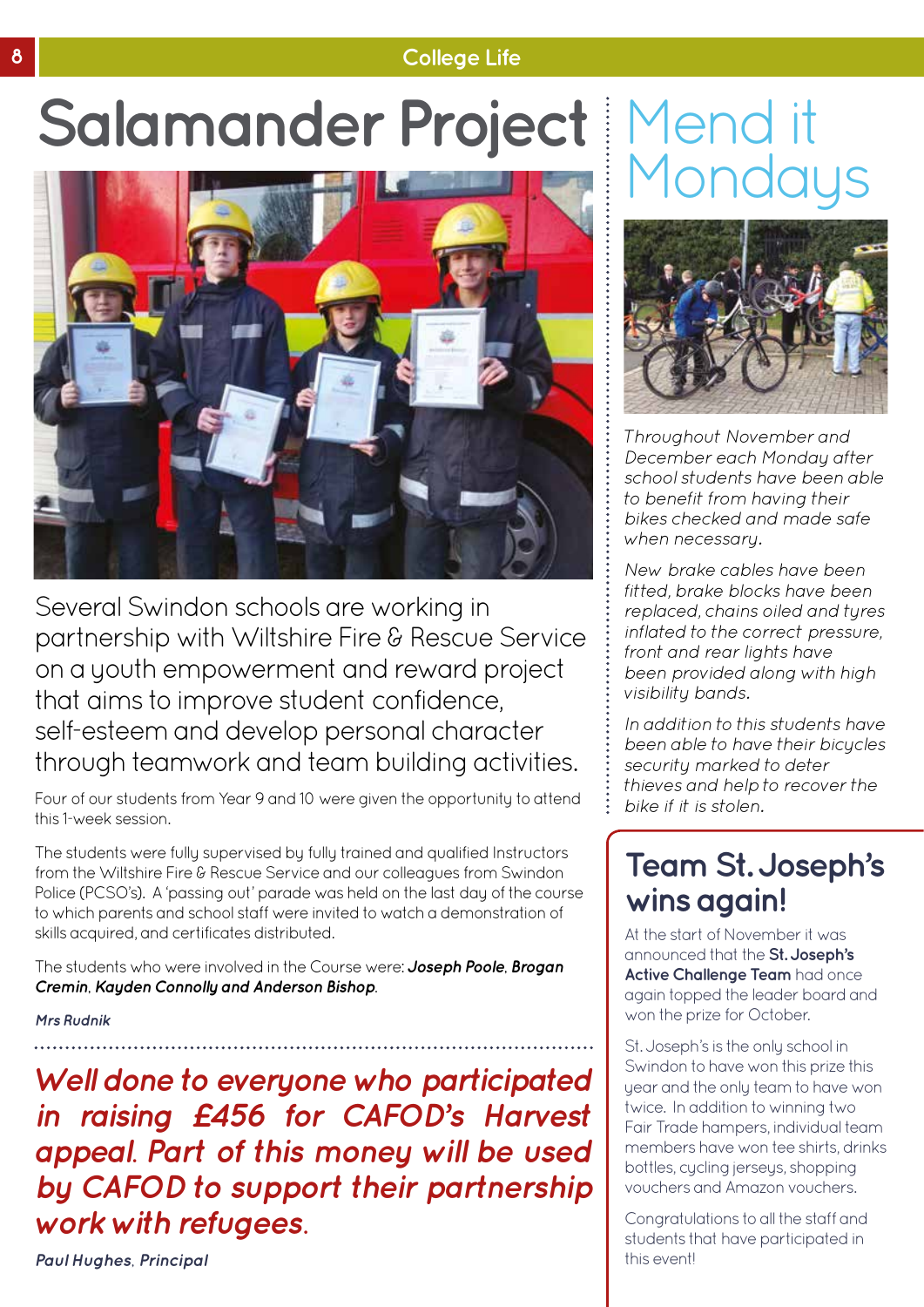### **St Mary's Primary School Swinging 60s Workshop and concert**

The College Singers were invited to sing at St Mary's for their Swinging 60s event. We prepared a number of songs to perform to the students. We arrived to do a workshop with their Gifted and Talent Musicians and in the afternoon we performed our 60s set list.

### **Here are some quotes from students who took part:**

"I think it was a great opportunity. The children were great and really loved the music. I think they were inspired and wanted to join in. I enjoyed it because it was lovely hearing all the Year 6's singing and dancing with us." *Ellen Barrett*

"We could've inspired and been role models to the children which could persuade them to take part in musical activities in the future."

*Hannah Tagalogan*

# **MEETING JAMIE CULLUM**

Three of our students had the great fortune to be invited to attend Commonweal School to see the amazing Jamie Cullum give a workshop and concert to a selected audience. It was a wonderful opportunity for our students to see a master of jazz piano at work!



The event was a very inspirational experience and I learned a lot about how to embrace your dream and I thought he was very relatable as a person and as a musician. It was a very enjoyable experience and I feel lucky to have had it.

#### *Raj Burman*

I thought the performance was absolutely amazing. I particularly enjoyed the opening as Jamie quickly entered and immediately began his first song, a cover of "Don't Stop the Music" without delay. The performance was stunning, featuring very unusual techniques such as using the piano casing as percussion. One of the highlights of the evening was when Jamie improvised as song using a key shouted out by the audience (if I recall correctly A Major), featuring some quite amusing lyrics involving other audience members. The performance concluded with a very well done performance from Commonweal students on Jamie's piano and finally pictures with Jamie himself. *Michael Yap*

# PRIMARY VISITS

### BTEC PERFORMING ARTS YEAR 12

*As part of the Year 12 BTEC Performing Arts Diploma, the students have been working on the Unit: Theatre in Education.*

*They were required to devise a performance and workshop for a younger target audience, with the main criteria focusing on them "entertaining and educating".*

*The Year 12 students have worked tirelessly and have devised an outstanding practical piece focusing on encouraging Year 6 students from some of our feeder schools on improving self-esteem and having more confidence.* 

*They have visited three different Primary Schools: Holy Family, St Mary's and St Catherine's and each performance and workshop has been gratefully received.*

*Some of the feedback from the Year 6s includes:* 

*"Wow! They are awesome and so talented"*

*"I have learned to be more confident"*

### *"I can't wait to go to St Joe's next year!*

*Mrs Mobey and Mr English are incredibly proud with the Year 12s and how beautifully they engaged with the Year 6 students.*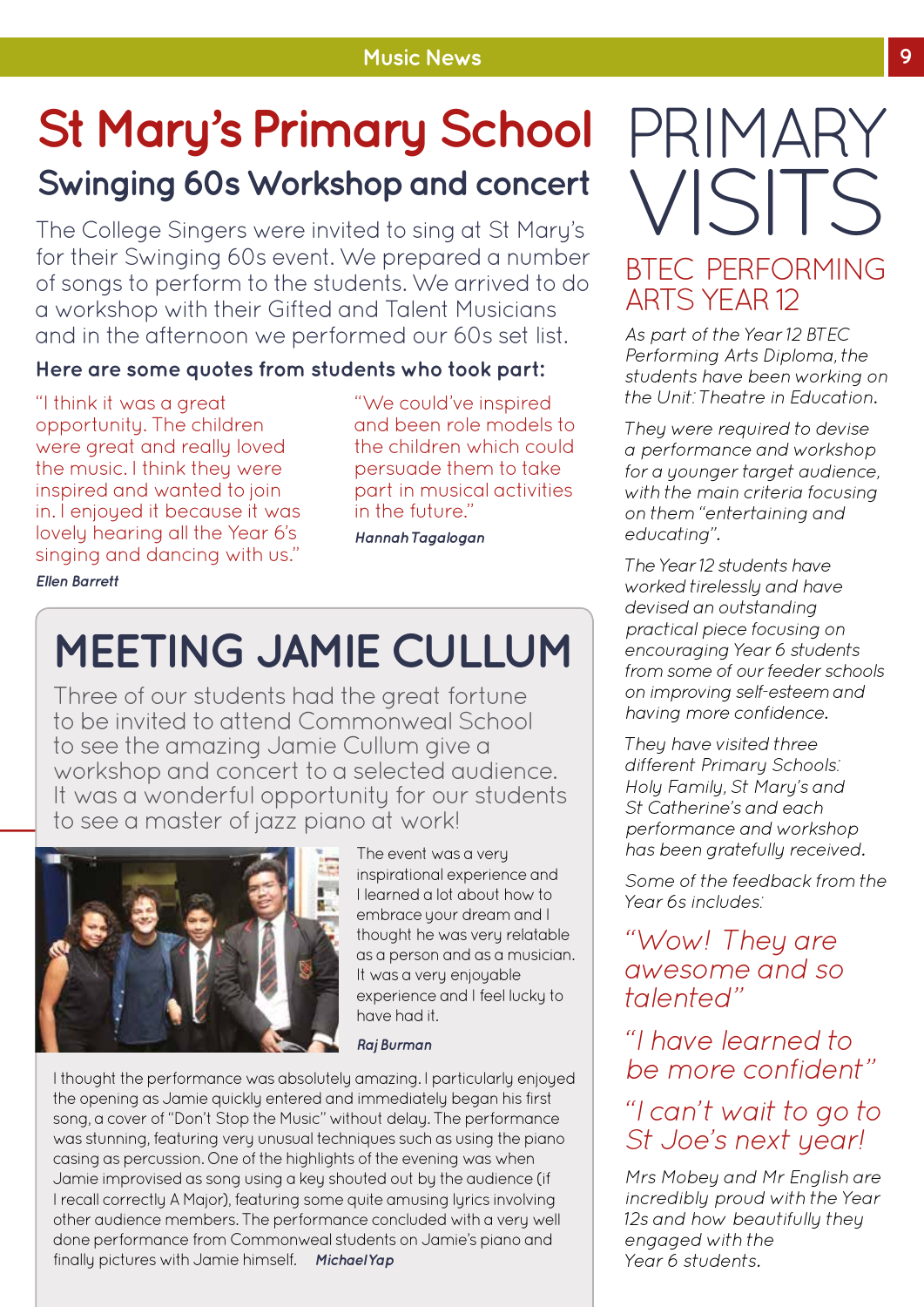### **10 College News**

# **No Pen Day**

As part of a country-wide oracy initiative, St. Joseph's had a "no pen day" on 25 November 2015. In each lesson, students put away their pens and discovered that you can remember facts and make new discoveries about their various subjects without having to take lots and lots of notes.

Research shows that if students are able to speak well, this improves written skills, as well as improving their confidence in spoken communication. The RE Department wishes to share its experience of the day, where Mrs Payne said that the day was "a wonderful combination of communication, presentation and performance".

The Year 7 groups acted out stories from the New Testament about the life of Jesus, which included teachings of Jesus, miracles and the death and resurrection.

Seven scenes in total where the students were able to share their understanding of the New Testament stories with each other.

Our Year 9 students are developing their understanding of evil and suffering in the world and spent the lesson analysing newspaper stories that showed natural and moral evil. Following a class debate on how this links to people's understanding of God, the students worked in groups to create collages showing their understanding. These were presented to the class to share each group's beliefs on the subject of theodicy.

As part of our topic on the sacraments for Year 10 students, students need to develop an understanding of the meaning and importance of Baptism, Eucharist, Anointing of the Sick plus the other sacraments. In groups the class worked on a sacrament each to be acted out to share their understanding of what happens during these sacramental acts and why they are important.

The students enjoyed preparing their props and performing for the class.

# **BMW 'Girls Go Technical'**



We started off the course with a dexterity test, where we had to recreate an intricate assembly of plates and were judged on how quickly and accurately we did so. Our group, which also comprised of two girls from other Swindon Schools, were challenged by our mentors to create an iconic world landmark out of whatever we had available in the room (which wasn't much).

On our first day, we travelled to the Oxford plant where we were given a tour and an introduction of BMW and the programme. The next two days were spent in the Swindon plant where we were assigned jobs in different sectors of the plant, which included: pallet repair, press shops, sub-assembly and tool room. On our last day, we did soldering and cylinder assembly, later we rounded off the experience with some fun team building activities.

As a whole, we developed our interpersonal skills and gained essential work experience. We will certainly utilise these skills and more in our future endeavours.

Shout out to Mrs Green and BMW Group for the opportunity to explore our potential careers.

*Vanessa Iwuoha, Jasia Rodrigues and Amy Whelan*

### **Trip to see David Gatward at Highworth Warneford School**

*Twelve Year 8 and 9 students from St. Joseph's were lucky enough to visit The Warneford School in Highworth on Friday 13th November, where Schlock Horror author David Gatward entertained students from all the Swindon Secondary Schools with hilarious and engaging stories about some of the life events which had helped to shape him as an author.*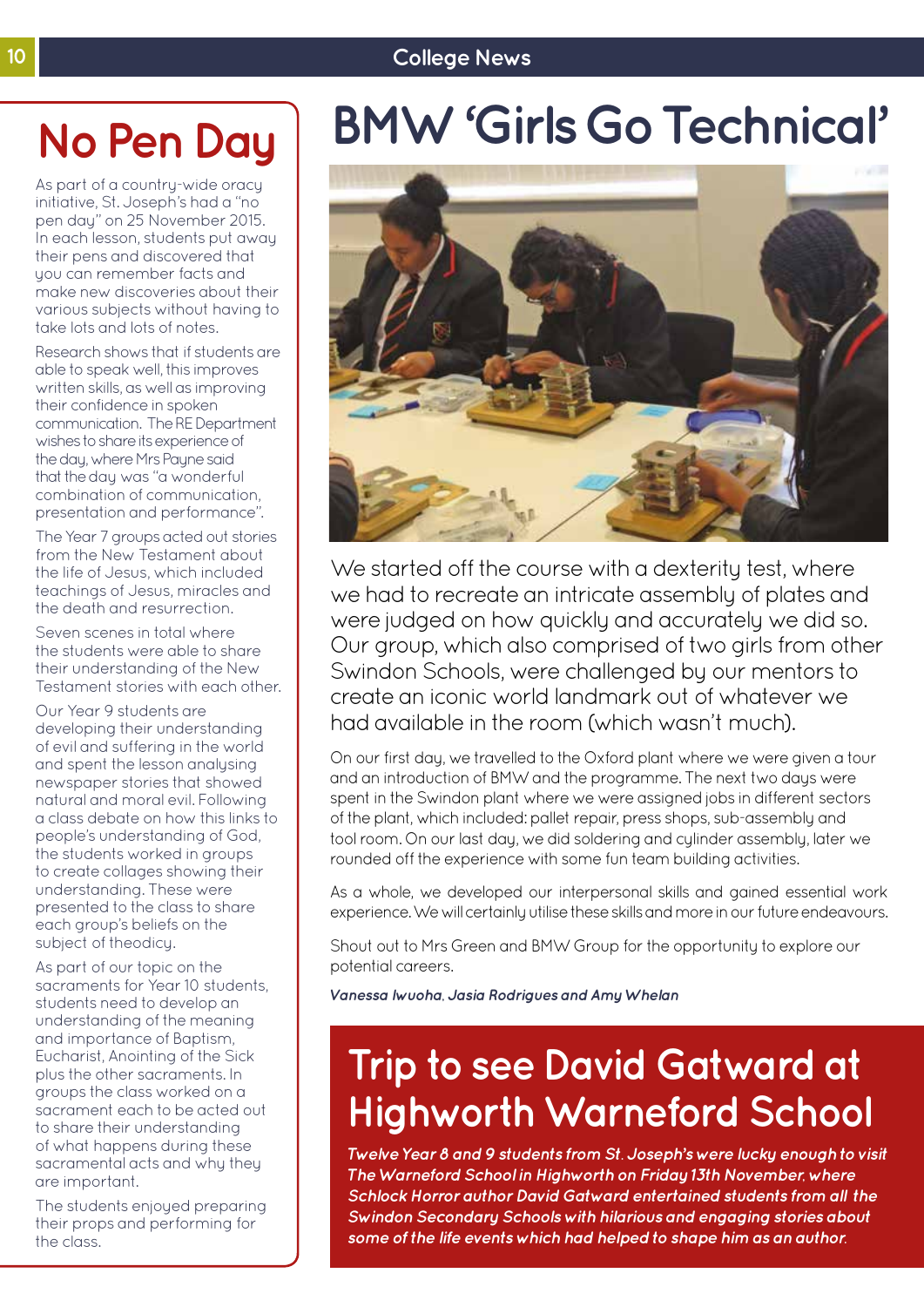### **Swindon Youth Festival of Literature** Meeting author Phil Earle on 11th November at



I enjoyed meeting Phil Earle; he talked to us about his books and what inspired him to write books like *Being Billy, The Bubblewrap Boy* and *Demolition Dad*.

It was really funny while we chose our wrestler's name – also I loved it when two people came up and got disguised as wrestlers.

It was hilarious! He told us that we don't need to read normal books to read, we can read anything, like poems, comics and loads of other things.

I hope there will be more meetings with poets and book writers because this was fun!

*Oliwia Bruska*

### **THE FESTIVAL LAUNCH AT THE PLATFORM**

On the 19th of October Martina Svobodova and I went to the Platform in Town Centre to celebrate the opening of the 2015 Swindon Youth Festival of Literature.



Secondary schools from all over Swindon came together to outline the event and everybody showed their excitement.

The Mayor was present, along with Joffre White (Patron for Swindon Youth Reading). The experience had hyped me up to participate in many different activities and I greatly enjoyed the experience.

*Joe Morse*

### **Year 7 and 8 trip to see Young Bond author Steve Cole**

On November 12th students from all Swindon secondary schools met up at the Wyvern Theatre for a special treat. Once we had settled down in our seats, the headmistress of Kingsdown School told us a little about Steve Cole. She described him as crazy, energetic and funny, and we all eventually saw that she was telling the truth!

Finally Steve Cole came on stage and started to tell us a little bit about himself and why he decided to be an author as his full-time career. Then, he started to show us loads of different kinds of gadgets used by spies. It was really funny



*Olivia* 

because almost every gadget had some sort of flask hidden in it.

I had a great time because I got to join in on the action and go up on stage, where I had to compete against a boy from Warneford

School. We had to shoot at a Bond-style target with a Nerf gun… it was awesome! I think everybody that got to experience this trip was greatly inspired.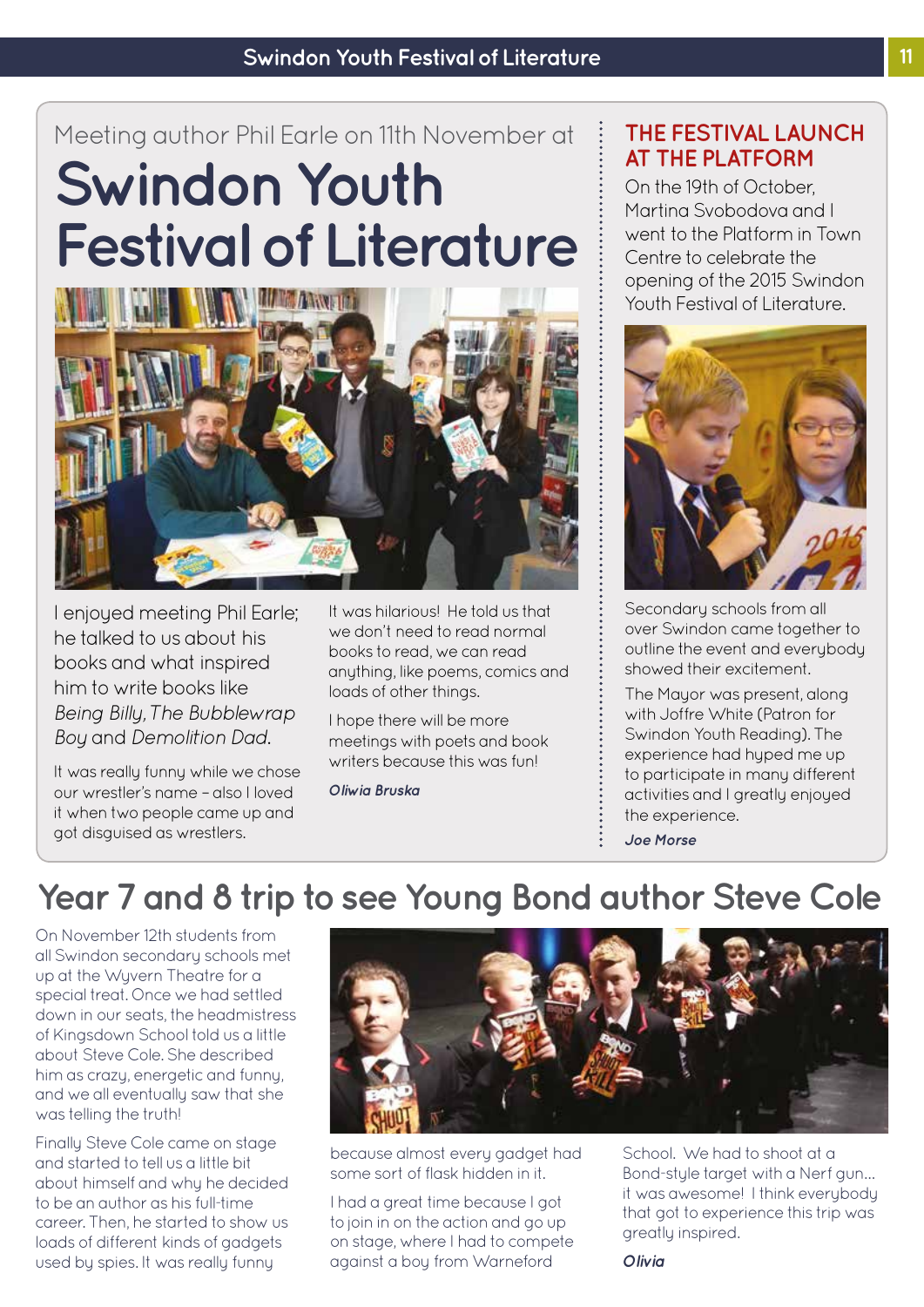# **CAFOD, Harvest Family Fast Day and Refugee Crisis**

**Students feel that the work of CAFOD to bring hope and compassion to poor communities and work towards ending poverty and injustice is very important so the whole College takes part in both the Harvest and Lent CAFOD fast days each year.** 



This year the *'Harvest Fast Day'* money was going towards supporting CAFOD partners responding to the refugee's crisis. Students had been discussing this issue in Citizenship and took part in a day of prayer on the 25th September for the refugees. Students raised £457 for 'Family Fast day'.

### **CAFOD Youth Leadership team**

CAFOD Youth Leadership team have met twice since September, they had their first meeting at St Bede's School in Bristol and met again with Kate Edwards who has recently joined the Youth Ministry Team at Clifton Diocese in November at St Joseph's . Our new team of Youth Leaders are learning how to inspire and enable young people to make a difference to global justice.

Our Chaplaincy Team joined with 800 young chaplains on the 12 November at Clifton cathedral to receive their badges and certificates from Bishop Declan.

They said "We really enjoyed meeting other people and finding out what they did for their school Chaplaincy. We liked the idea of setting up an interfaith group that meets once a term. Being at the Cathedral for such a special occasion gave us a real sense of being part of one large Catholic community. Bishop Declan's message was that we are all important, not just the old or young, everyone matters, we are all valued and we all make a difference. We came away inspired to make a difference in our communities."

They are now working on how St Joseph's will celebrate the Year of Mercy.

### **Wiltshire Climate Change Declaration**

Bernadette Barrett from St Joseph's represented Wiltshire's young people on November 27 when she spoke of the need to take action now to protect the environment. She was one of several speakers at the launch of the Wiltshire Declaration on Climate Change, held at Nationwide's headquarters

in Swindon and attended by many representatives of the 20+ companies and institutions who signed the declaration, committing themselves to supporting the legal UK target of an 80% reduction in carbon emissions by 2050.

The event was organized by the Wiltshire and Swindon Climate Action Network. Bernadette quoted Pope Francis' encyclical Laudato Si, saying "Leaving an inhabitable planet to future generations is first and foremost up to us," and giving concrete examples of how our determination to take action in our individual lives can make a huge difference.

### **CAFOD Young Volunteers get going!**

Year 10 students from St Joseph's are taking their passion for social justice and turning it into action by learning new skills in campaign planning, engaging with the community and leadership skills. The group joined students from 5 other secondary in the Clifton Diocese in October for the first of 5 CAFOD Youth Volunteer sessions.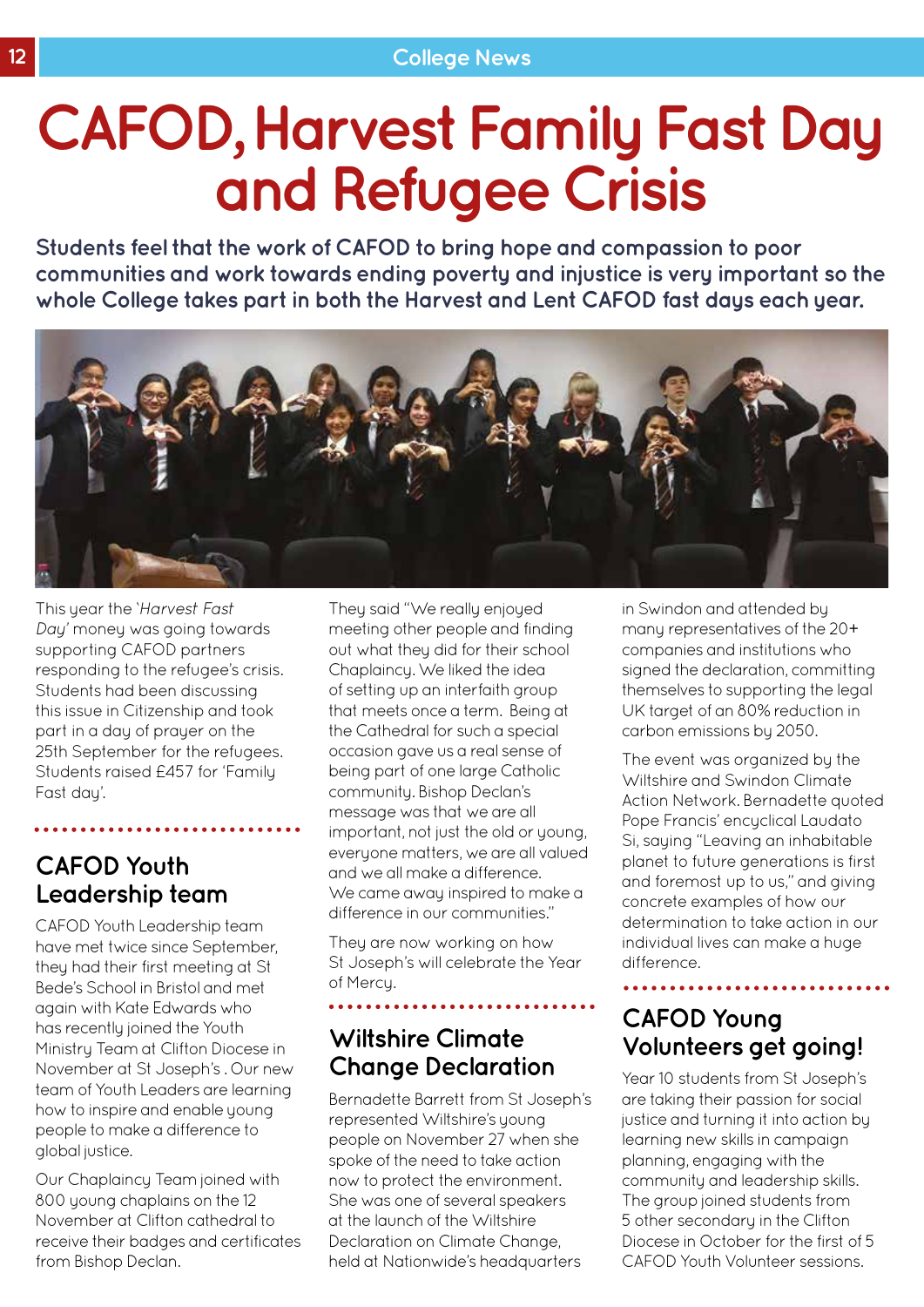#### **College News 13**

### **Illustration Workshop Competition**



On the morning of Friday 13th November, Mr Rutter took six talented Year 10 artists to Lydiard Park Academy to take part in an Illustration Workshop with professional artist Fred Blunt.

The work produced was entered into Fred's prestigious Illustration Workshop Competition, competing against all the Illustration Workshop entries produced over the course of the Festival week, across all the eleven Swindon secondary schools.

Taking part in the workshop were Audrey Phillipe 10C, Jay Lalli 10S , Daniel Sheerin 10E, Oskar Rosa 10E, Ellie McCracken 10S and Casper Andersen 10E.

The week after the Festival, it was announced that Daniel was the

overall winner of the Illustration Workshop Competition, and he and his family were invited to the Swindon Youth Festival of Literature Prize-giving Ceremony at 'The Platform' to receive his First Prize from the Deputy Mayor.

Also, Rebecca Fernandes in 9W won 1st prize in the Inter-schools' Illustration Competition for Years 9-11, and both students were awarded WHSmiths vouchers.

An amazing achievement from St. Joseph's artists and Art Dept!

### **Poetry Workshop with Poet Ash Dickinson**

*On Monday the 9th November poet Ash Dickinson treated Year 7 to an assembly of poetry creating and inspiration. He coached them in Haikus, Clerihews and Sense poems and left us the challenge of creating our own. He inspired many children to take part in producing poems and you can watch him on YouTube. Here is our Sense Poem we wrote on the subject of 'Bonfire Night'…*

*I see a flicker of fire dance across the midnight sky I taste the crispy bacon feeling as it passes my lips I touch the air as I attempt to catch the coal-black ash scattered across the sky*

*I smell the burning red wood as s'mores are toasted lightly over the fire*

*I hear the gunfire of WW3, the bullets exploding over my head I feel a dagger embedded in my heart as the sparks cease and the people depart*

### **Jubilee Year of Mercy**



*designated a Jubilee Year of Mercy beginning on 8 December 2015 and closing on 20 November 2016.* 

The Chaplaincy Team will be exploring some of the themes of the Year of Mercy including, pilgrimage, the sacrament of reconciliation, and the spiritual and corporal works of mercy.

The corporal works of mercy are the kind acts by which we help our neighbours including:

feeding the hungry giving drink to the thirsty clothing the naked sheltering the homeless visiting the sick

Our College charities this year include the Harbour Project, CAFOD, Crisis at Christmas, Young Carers and Fairtrade. Mercy is central to all these charities.

Fill us with peace that we may live as brothers and sisters, harming no one.

Help us to rescue the abandoned and forgotten of this earth

Bring healing to our lives,

Protect the world and not prey on it, that we may sow beauty, not pollution and destruction.

Help us to become more merciful in all aspects of our daily lives.

*Amen*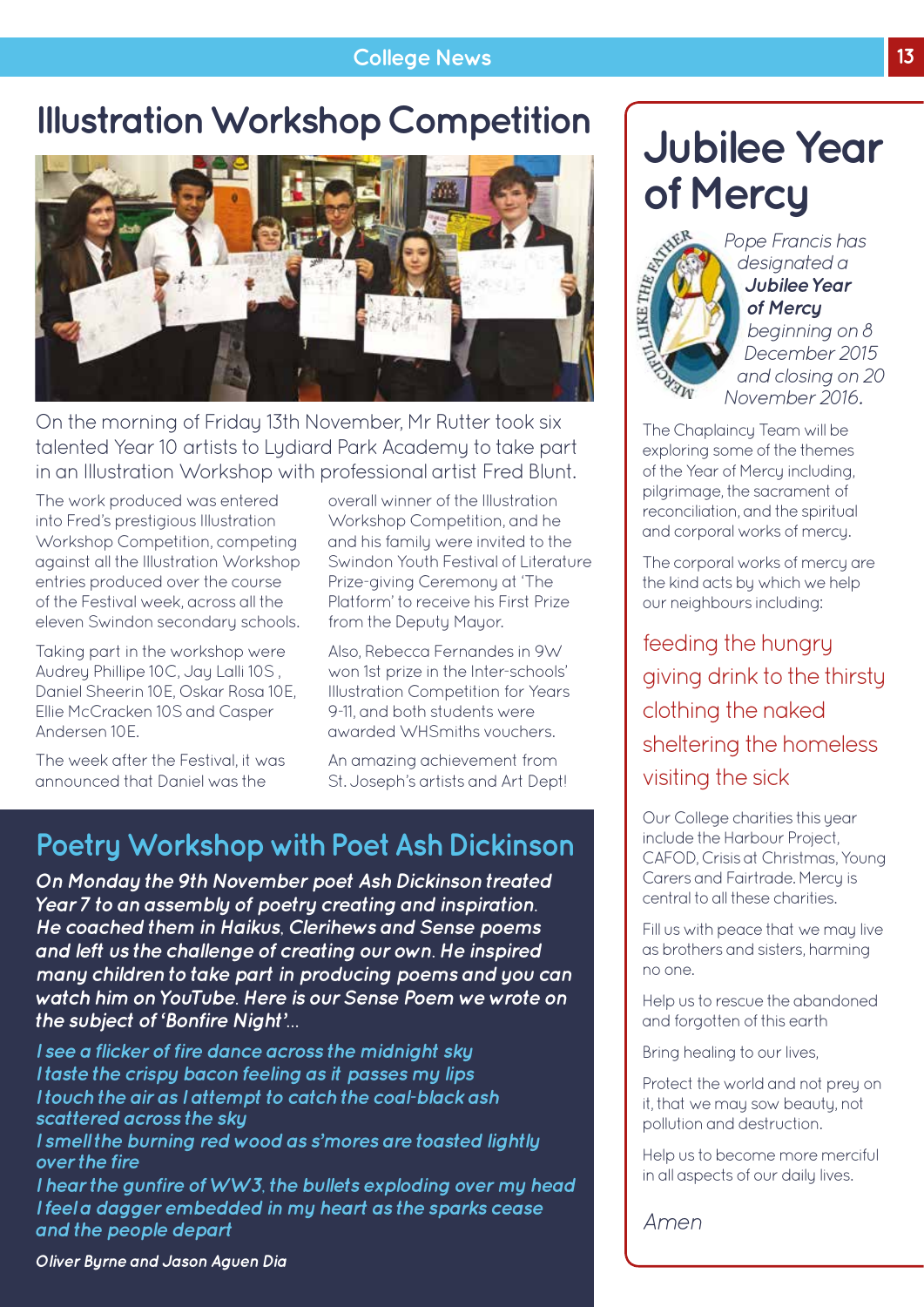#### **14 Sports News**

# **Sports Captains**



At the start of the year the PE (Physical Education) Department started its search for 8 St. Joseph's Sports Captains.

This new and exciting opportunity was promoted to every student with the aims of giving a voice to students and further advancing the lifelong skills which PE can offer.

The criteria put forward to students was for someone who is enthusiastic about PE, someone who is reliable and confident. someone who can be a role model for others through sport, and someone who attends at least one extra-curricular PE club.

In return the St. Joseph's Sports Captains will be given responsibilities such as representing their year group at meetings with PE staff, taking responsibility for the sporting

opportunities offered, making a difference to their year group through sport.

After many impressive application forms being received the PE department did struggle to make a final decision. However, a decision had to be reached and the St Joseph's Sports Captains for the academic year 2015-2016 are as follows:

*Lauren Usher, Maciej Demidowicz, Grace Fitzgerald, Ethan Parker, Shannon Whiteley, Matti Tarkowski, Jessica De Mello, Alex Henstridge.*

The PE team would like to congratulate the St. Joseph's Sport Captains and we know that you will wear your badge with pride. We would also like to thank everybody who applied and we wish you luck on your application next year.

# **St Joseph's Rugby**

Running from September to the half term holiday the Rugby Club attracted good numbers of Year 7, 8 and 9 boys.

The boys turned up week in week out sometimes in the wettest of weathers to improve their rugby skills. In a historically football dominated school, it was pleasing to see so many students taking

to the oval ball and making such progress as well as having a great time in to the bargain.

To further encourage the Year 7 students, rugby for them is continuing through to Christmas as they have enough players for a team and we are looking at setting up some coached friendly games for them.

## **Netball**

Netball seems to have really taken off this season with an increased number of students turning up for Wednesday training sessions.

We have all been overwhelmed by the commitment, determination and teamwork shown by all year groups.

St. Joseph's entered a team in each section of the Swindon Schools League following mixed fortunes we are hopeful that the Year 7 and 9 teams will have performed well enough to play in the finals scheduled to take place during the week beginning 7th December.

### **Year 7 Netball**

On 6th October St. Joseph's Year 7 Netball team beat Swindon Academy. It was a great achievement so everybody was pleased.

The players were Olivia Bath-C, Lorna Kamu-WD, Jessica De Mello-GA, Jessica Beby Bena-GS, Chantelle Mwangi- GK, Ashley Boby- GD, Hannah Barr-WD, Lexy Moore-WA. The girls tried their best!

Also thanks to Miss Jones and Miss Brennan for being there and supporting the team.

During the first half the girls were staying in their attacking side mostly for they kept scoring. Lexy, Jessica, Olivia and Jessica worked really well together. Ashley, Chantelle, Lorna and Hannah were really good at defending our net. There was lots of teamwork and support from each player. During the second half Olivia tripped over but because she was so strong she got back up and carried on playing.

At the end of the match sportsmanship really showed in the girls. We cheered for Swindon Academy. We choose the Goal Defence from their team to be the player of the match because she was really good. Swindon Academy chose Jessica De Mello-GA as the player of the match.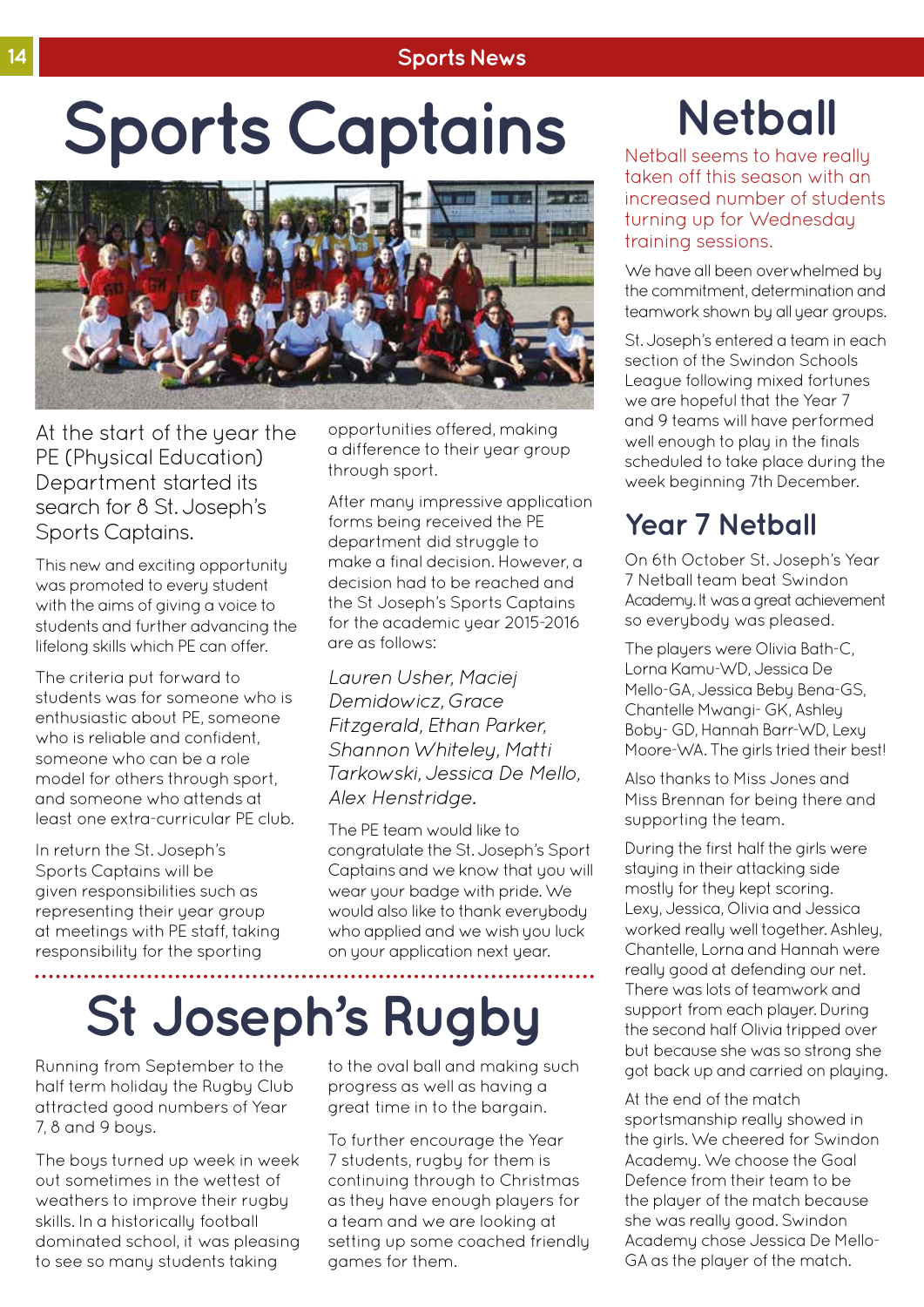### **Sports News 15**

| Day   | <b>Time</b>                  | Gender | Year Group     | <b>Activity and Staff</b>                               |
|-------|------------------------------|--------|----------------|---------------------------------------------------------|
| Mon   | Lunchtime<br>$(1:30-1:55)$   | Mixed  | 10             | <b>BASKETBALL</b><br>Mr Iles                            |
| Tues  | Lunchtime<br>$(1:00-1:25)$   | Mixed  | 889            | <b>BASKETBALL</b><br>Mr Iles                            |
| Tues  | Afterschool<br>$(3:00-4:00)$ | Mixed  | AlI            | <b>HOCKEY</b><br>Miss Brett, Miss<br>Jones, Mrs Brennan |
| Tues  | Afterschool<br>$(3:00-4:00)$ | Mixed  | 10 and 11 BTEC | <b>REVISION</b><br>Miss Brett, Mr Iles                  |
| Tues  | Afterschool<br>$(3:00-4:00)$ | Boys   | Sixth Form     | <b>FOOTBALL</b><br>Miss Brett                           |
| Wed   | Lunchtime<br>$(1:30-1:55)$   | Mixed  | 11             | <b>BASKETBALL</b><br>Mr lles                            |
| Wed   | Afterschool<br>$(3:00-4:00)$ | Girls' | AlI            | <b>BASKETBALL</b><br>Mrs Brennan,<br>Miss Brett         |
| Wed   | Afterschool<br>$(3:00-4:00)$ | Boys'  | 8 and 9        | <b>FOOTBALL</b><br>Mr Iles, Mr Cross                    |
| Thurs | Afterschool<br>$(3:00-4:00)$ | Girls' | All            | <b>FOOTBALL</b><br>Miss Brett,<br>Mrs Brennan           |
| Thurs | Afterschool<br>$(3:00-4:00)$ | Girls' | All            | <b>FITNESS</b><br>Miss Jones                            |

# **SOCCERCISE**



St. Joseph's Year 10 students have been helping to launch Swindon Town Football in the Community Soccercise classes.

The sessions were fun but hard work, helping to introduce more girls to the sport of football as well as improving fitness and coordination.

We would like to thank the trust for asking us to be part of the launch – a great time was had by all.

Following the Christmas break the PE Department will be offering a range of different clubs and activities. Please speak to a member of the PE team for more details.

### **Year 7 Indoor Football Lunchtime League**



**The competition ran for 7 weeks over two lunchtimes per week and consisted of 28 games. Approximately 60 year 7 students took part in the competition and the game play was of a fairly high standard considering our cramped playing conditions in the gym.** 

### **The league finished:**

**1st on 18 points 7G 2nd on 13 points 7B 3rd on 11 points 7A**

## **Girls' Football**

From the beginning of September we have had a Swindon Town Football coach called Kim coming in to put our KS3 girls through their paces.

Many of the girls have been engaged in the football club and have shown real progress both in their game play and close ball skills. Aimee Prinzi, a regular footballer who has been attending the session said "The sessions are really fun and they really help to improve my close ball skills, this will help me in a game situation.

The PE department would like thank Swindon Town Football Club and the KS3 girls for participating and improving their football skills. **Well Done!**